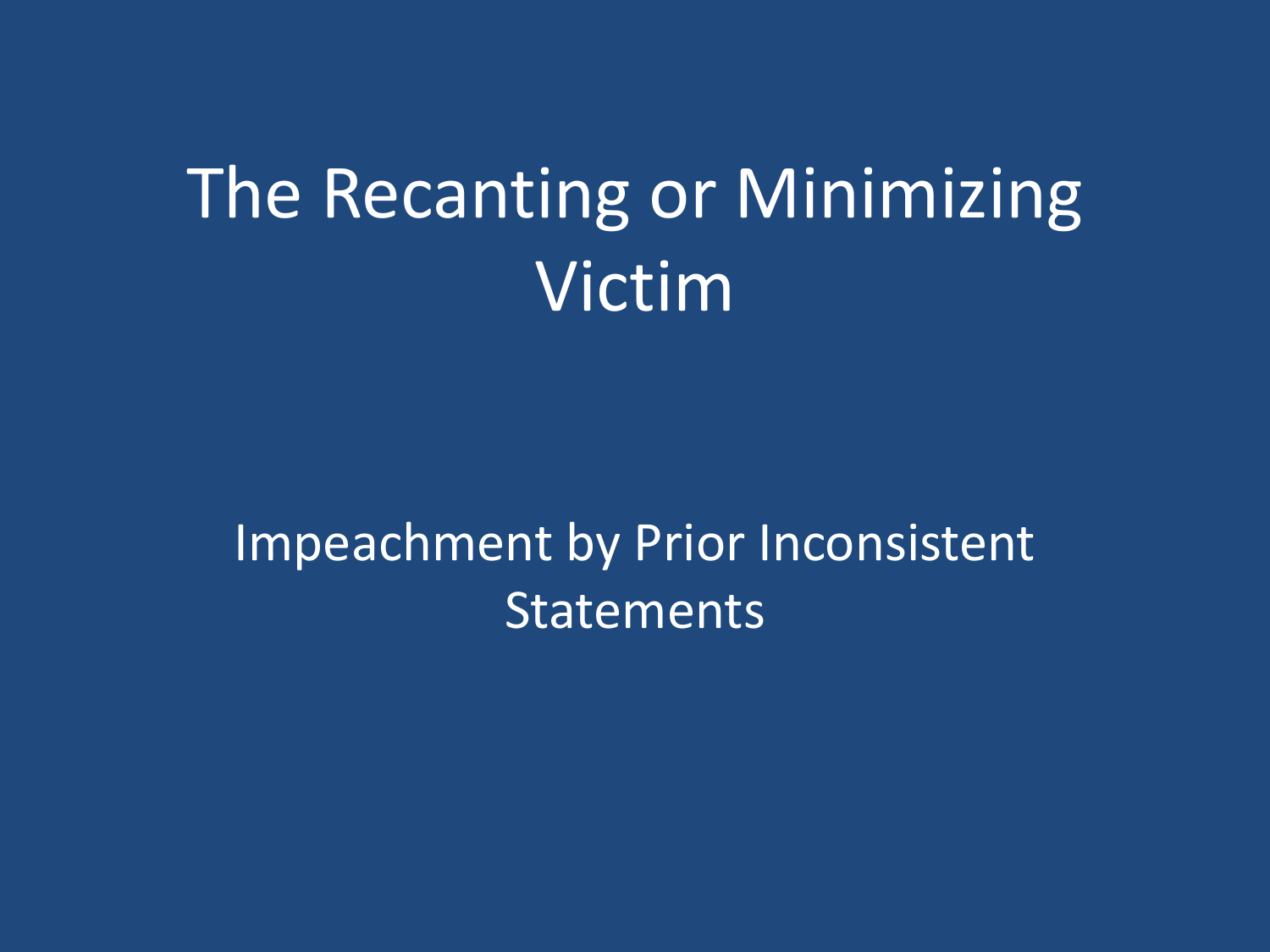# Categories of Impeachment

• Prior Inconsistent Statements

• Use of Character

• Case Data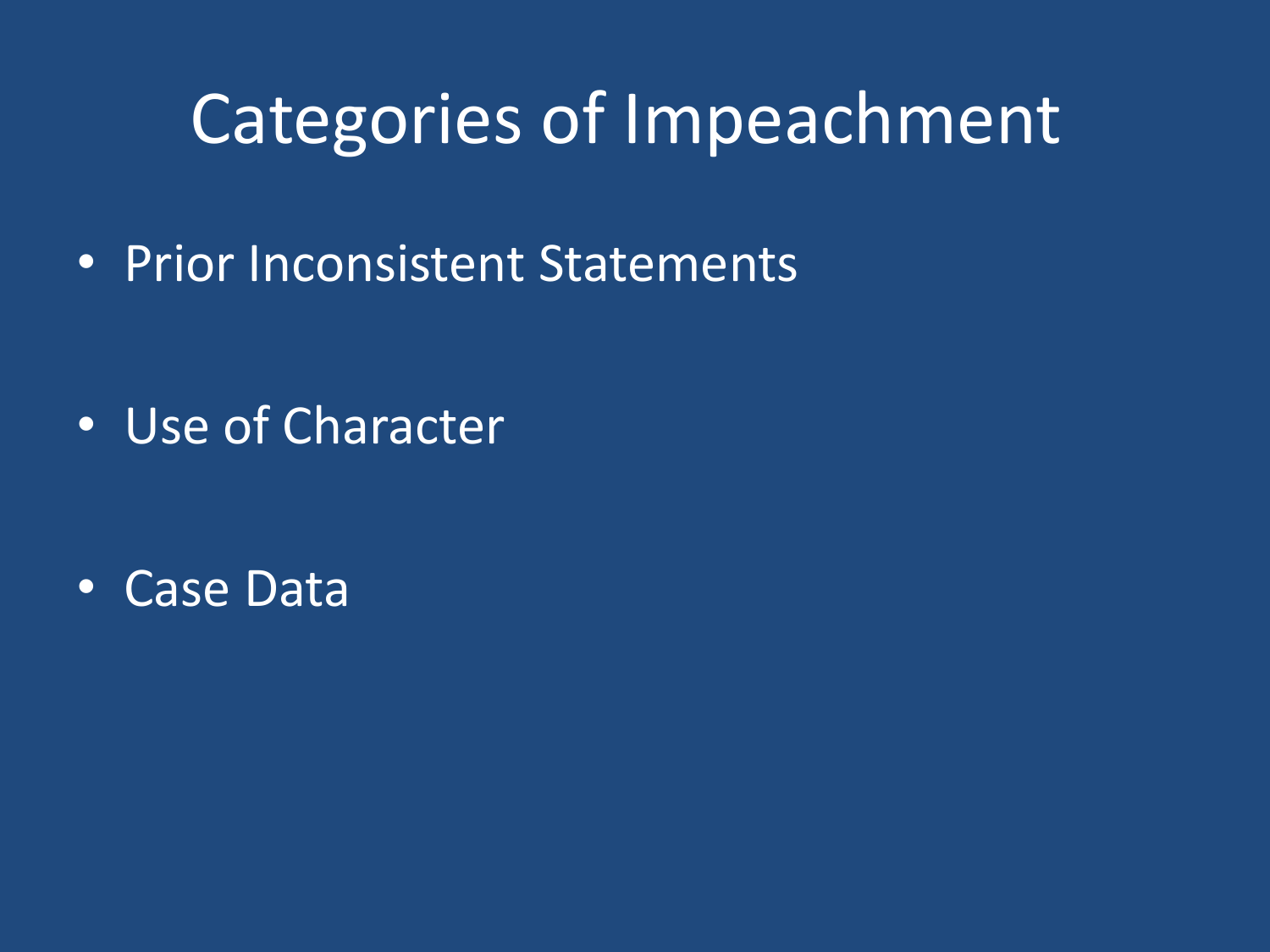#### Prior Inconsistent Statement

- Most Common Method of Impeachment
	- Do not believe this victim because his/her story has changed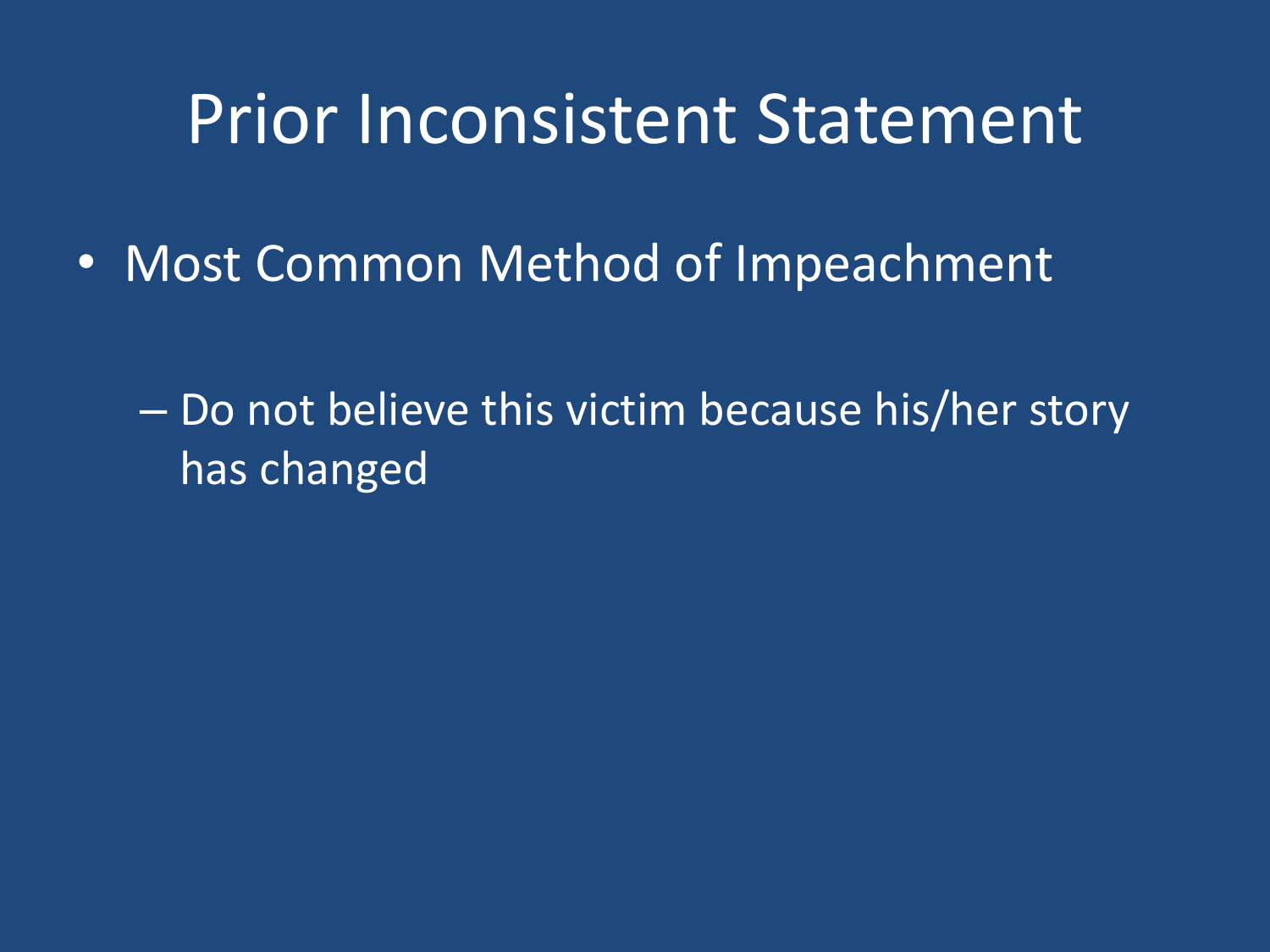## Use of Character

- Aimed at demonstrating that the victim possesses some inherent trait or characteristic, unrelated to the case at hand, that renders the testimony less credible
	- This victim is not trustworthy because of who he/she is
		- Think impeachment by a felony conviction
- Victim is unbelievable but can't say that what they said was the truth!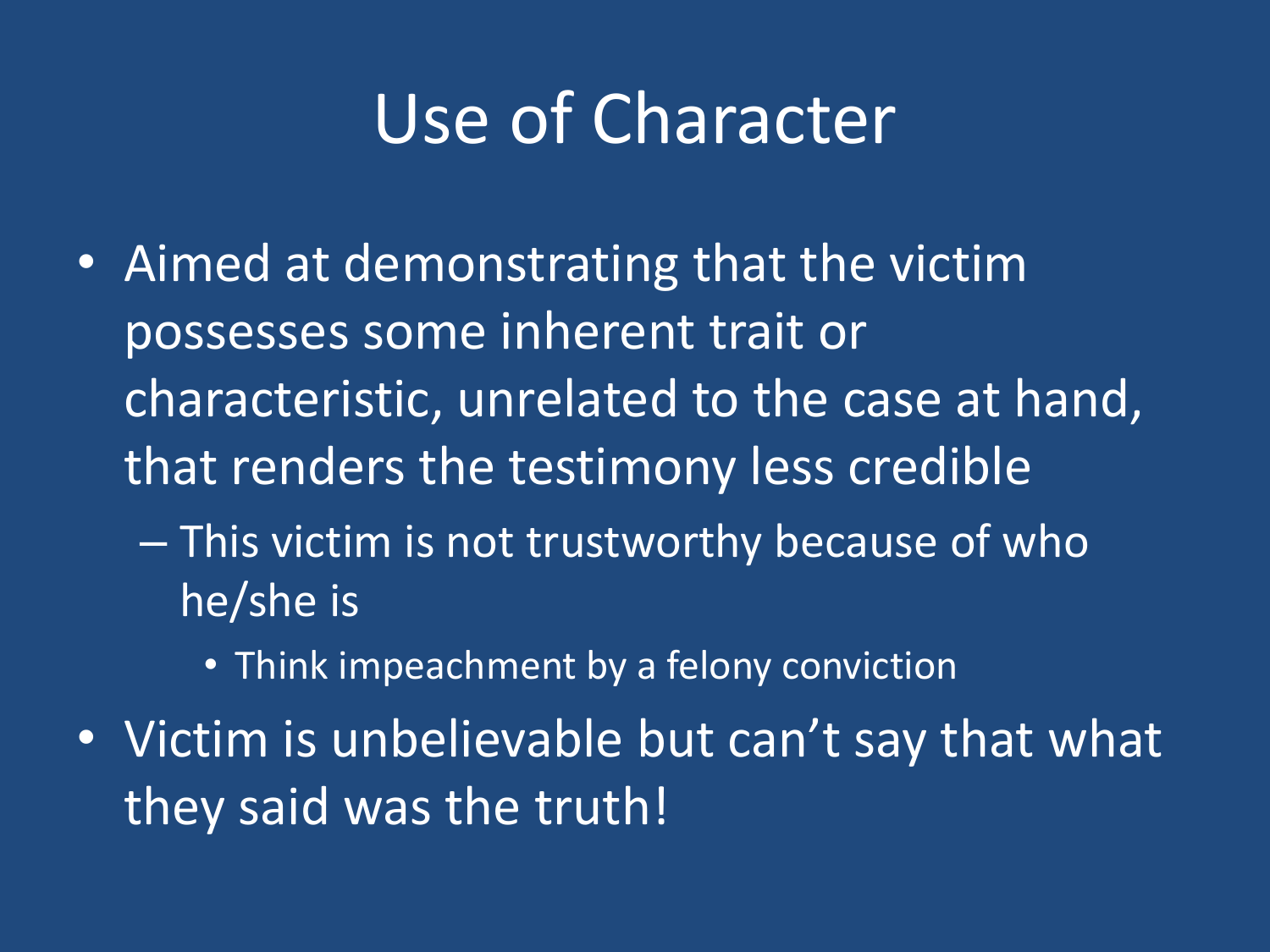#### Case Data

- Involves the establishment of facts that make the victim less reliable within the context of the case at trial
- *Some Interest in the outcome of the trial or is biased for or against one of the parties*
	- **Case Data impeachment establishes the relevancy of the DV Dynamics involved in your case**
		- Judge, at trial, the victim will not tell the truth because of [Insert DV Dynamic], therefore these facts are relevant to this case.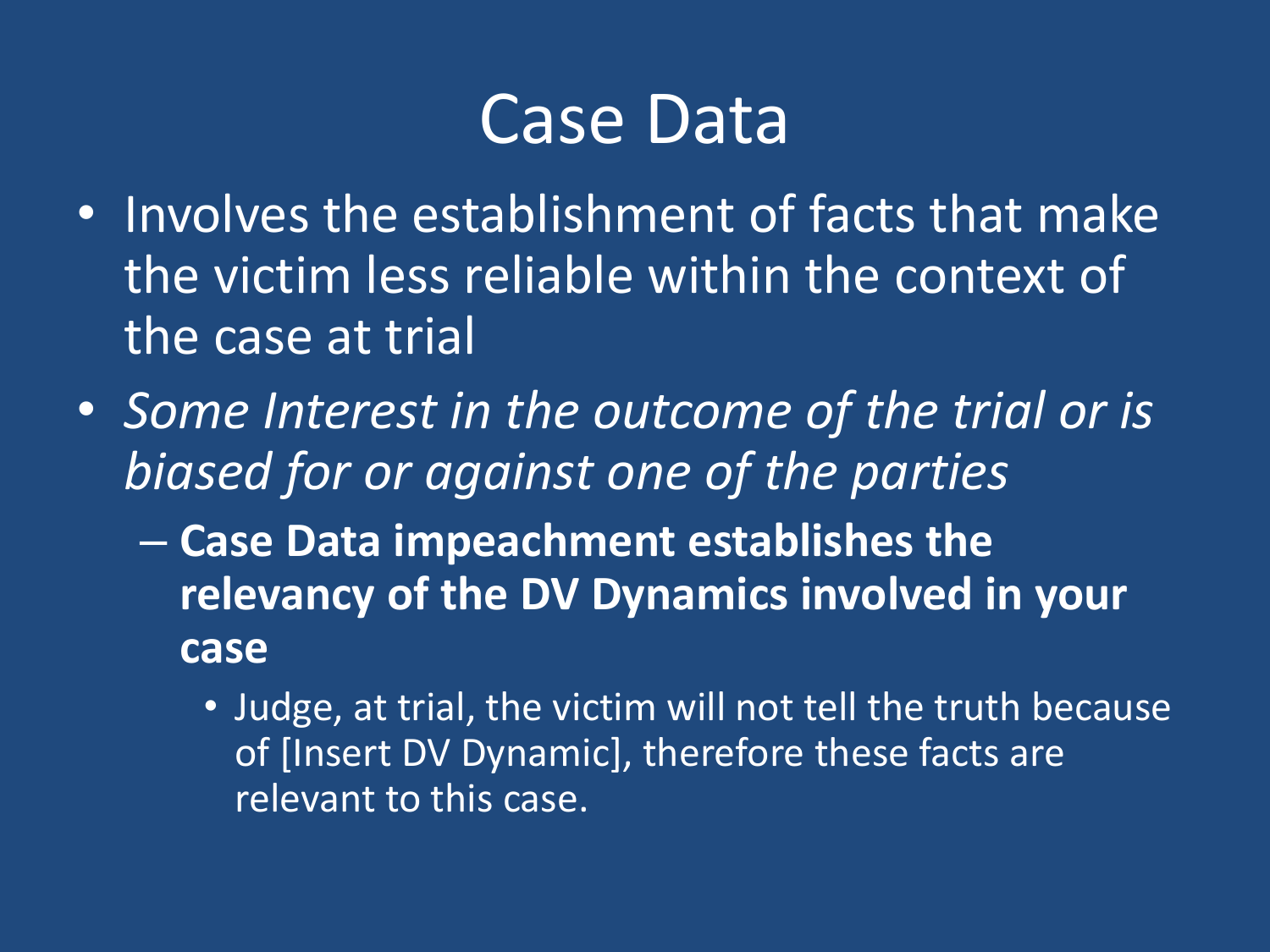#### Prior Inconsistent Statements

- Evidentiary Authority
	- Evidentiary Rules
	- Statutes

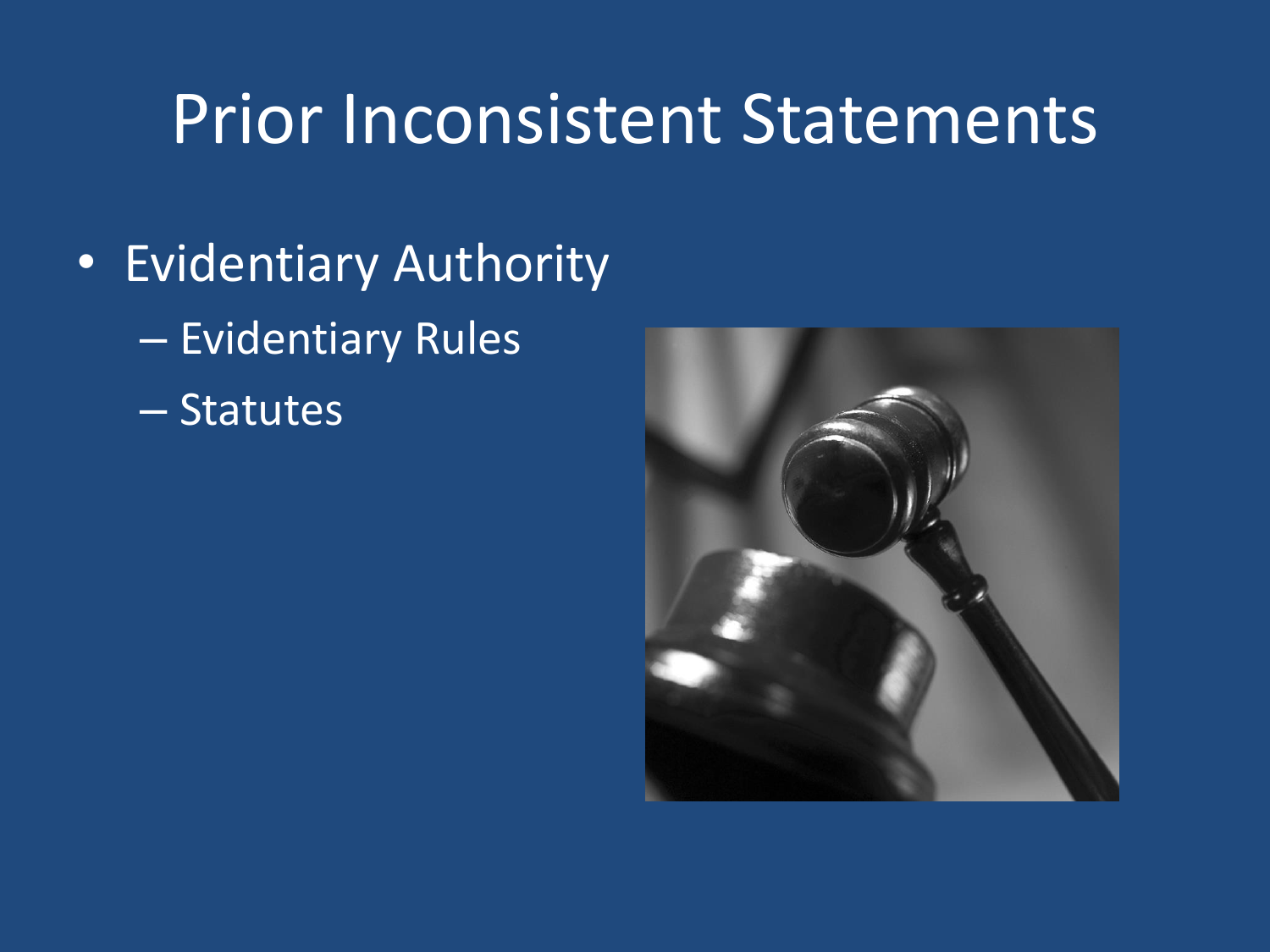# In Colorado C.R.S. 16-10-201 v. CRE 613

#### **C.R.S. 16-10-201**

- Foundational requirements
	- Statement is inconsistent
	- Witness be given an opportunity to deny or explain the statement OR witness is still available to testify
	- Prior statement purports to relate to a matter within the witness' own knowledge
	- **Otherwise competent**
- Competent extrinsic evidence admissible
- Admissible for:
	- Impeachment
	- Substantive evidence

#### **CRE 613**

- Foundational requirements
	- Statement is inconsistent
	- Must call witnesses attention to time, place, occasion, and person to whom she made statement

- Extrinsic evidence may NOT be admissible
- Admissible for:
	- Impeachment only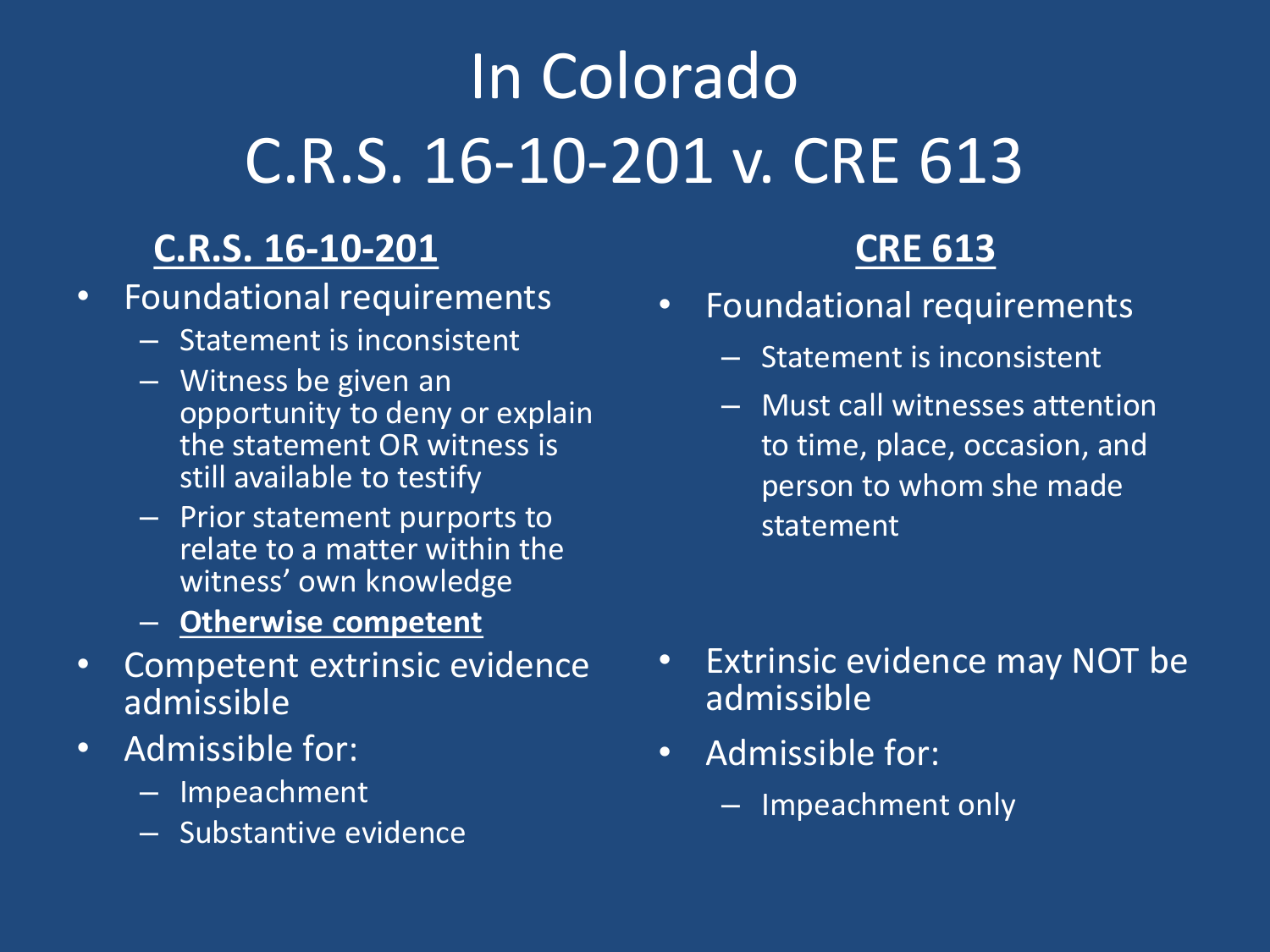Process of Impeachment by Prior Inconsistent Statements

• Recommit the Victim

• Validate the Prior Statement

• Confront the Victim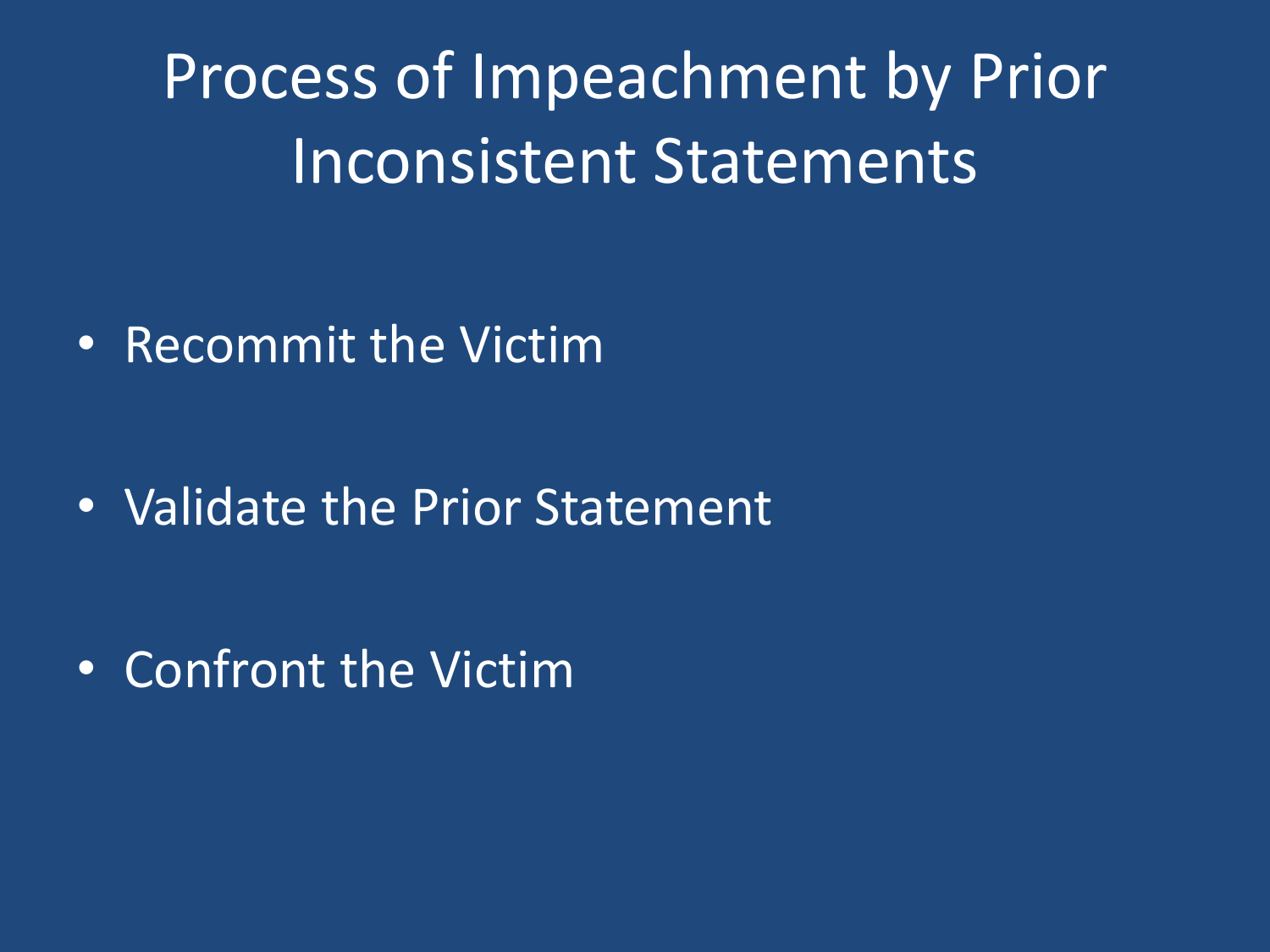## Recommit the Victim

- Recommit the Victim to their Current **Testimony** 
	- Underscores the Gulf Between Current Testimony and Prior Statement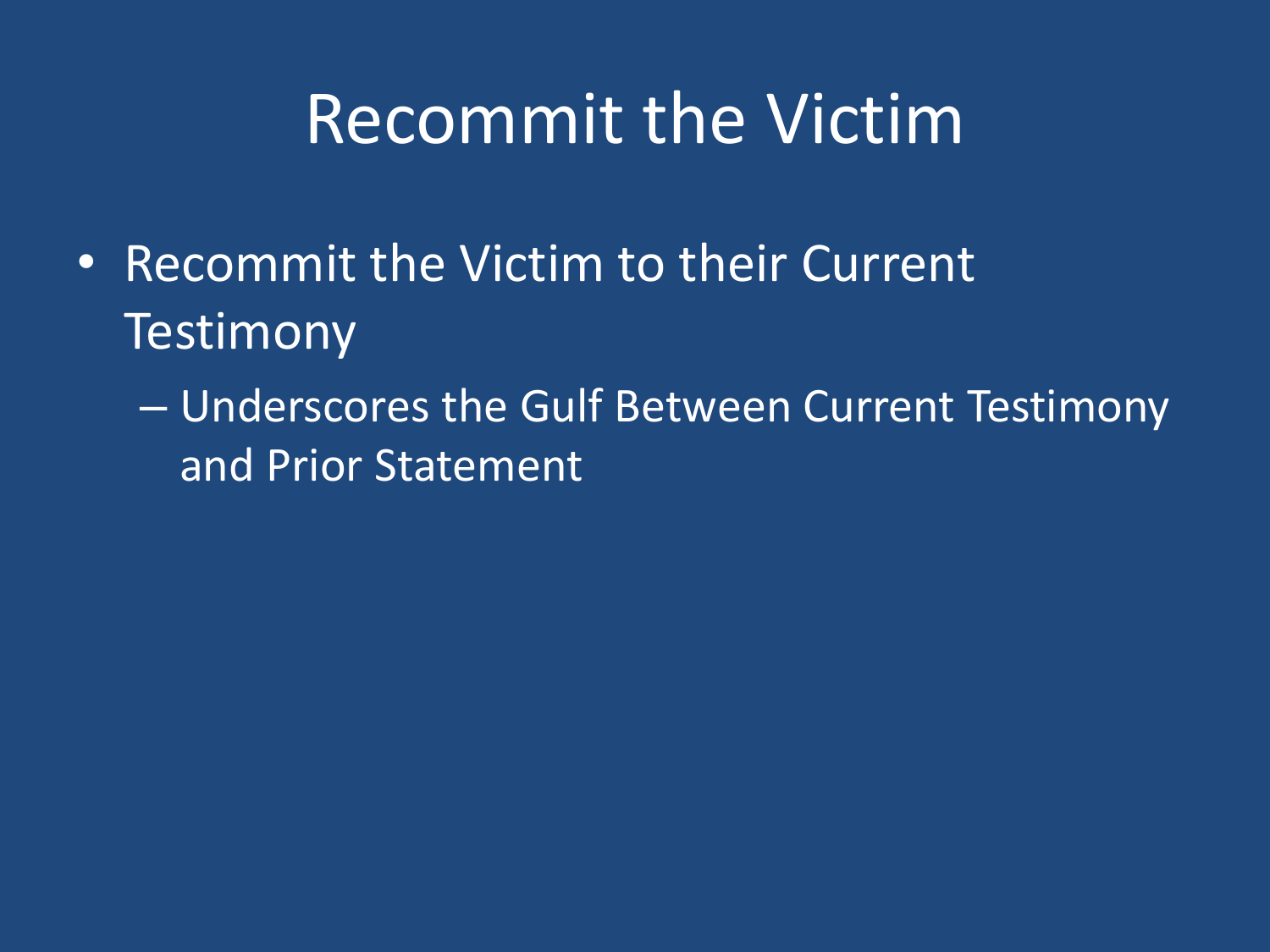#### Traditional Method of Recommittal

- Simply Restate the Victim's Statement on Direct or Cross Examination and Ask the Victim to Reaffirm it
	- DO NOT ask a victim to repeat his/her direct testimony
	- DO tell the victim what he/she previously stated
		- *Use vocal inflection and facial expression to inject "a note of doubt" as to the accuracy of the testimony*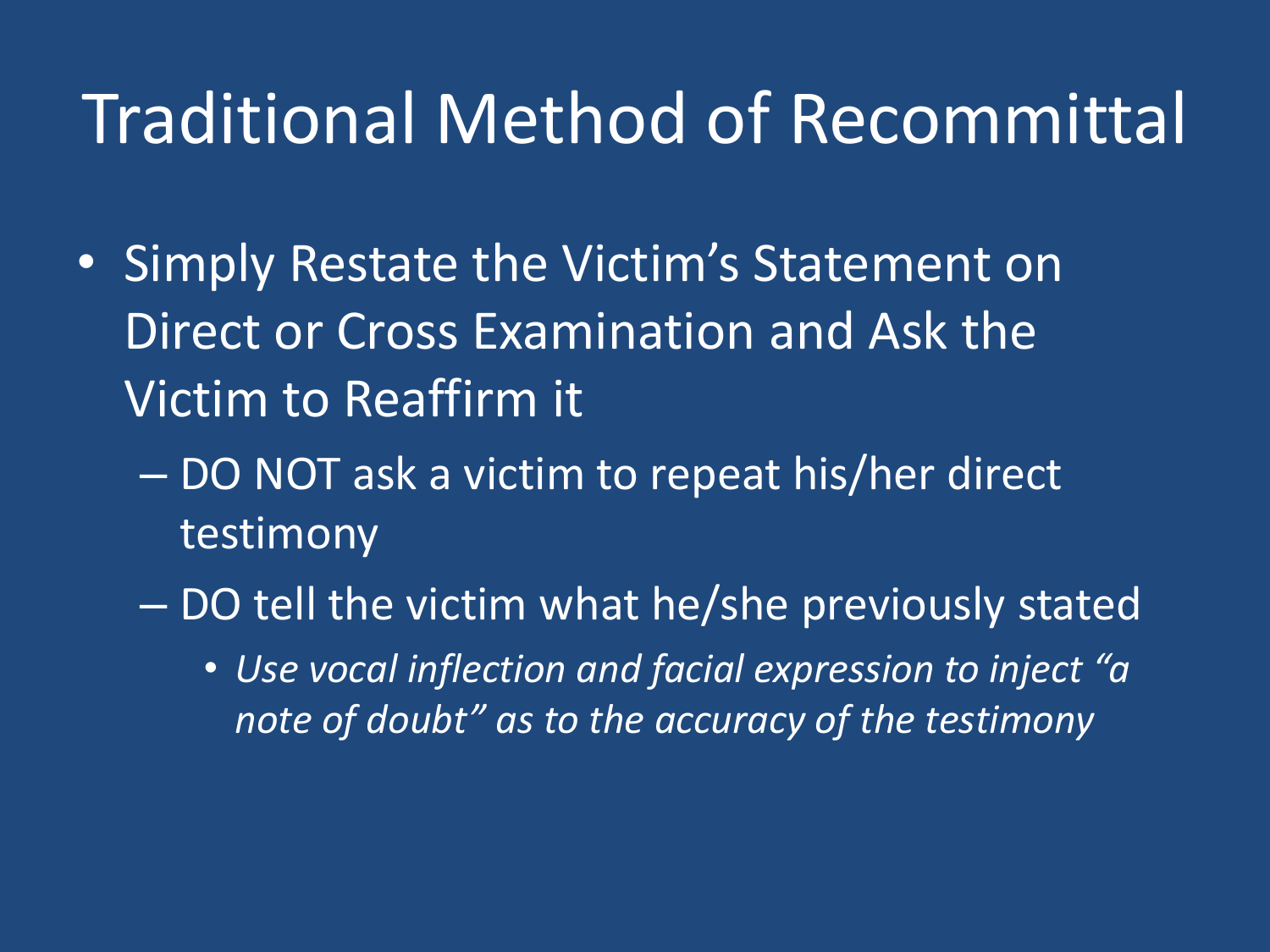#### Validate the Prior Statement

• Establishes that the victim actually made the impeaching statement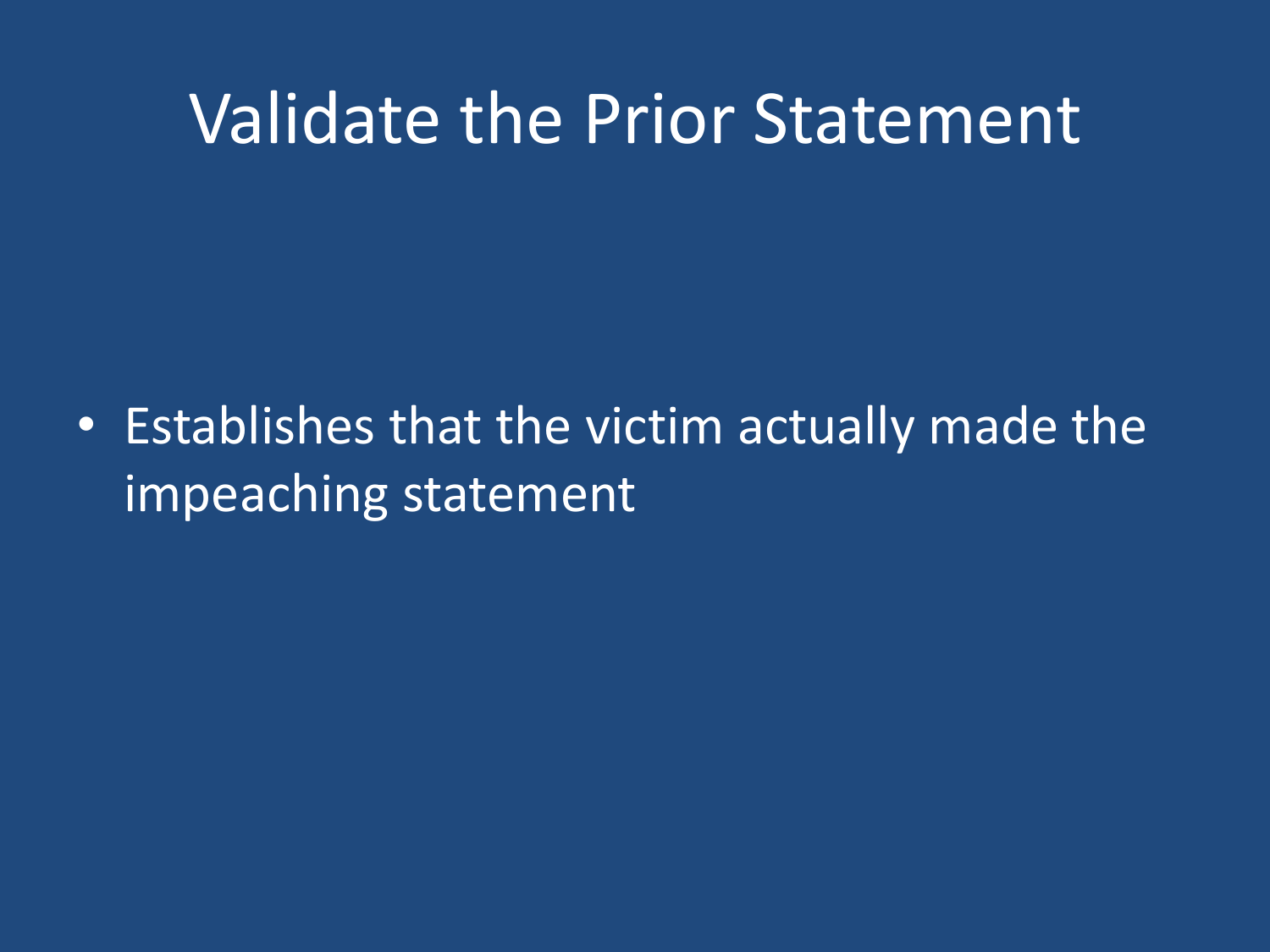#### Basic Validation of Written Statements

- Simply Establish When and How the Earlier Statement was Made
	- On December 8, 2018 at 10:15pm, You WROTE a statement for Officer Jones
	- Try to Avoid Ambiguity
	- Avoid "Remember" otherwise you are refreshing
		- "Remember when you gave a statement that night?"
			- What is meant by "giving" a statement?
		- "On December 8, 2018 at 10:15pm, you WROTE (not gave) a statement for Officer Jones correct?"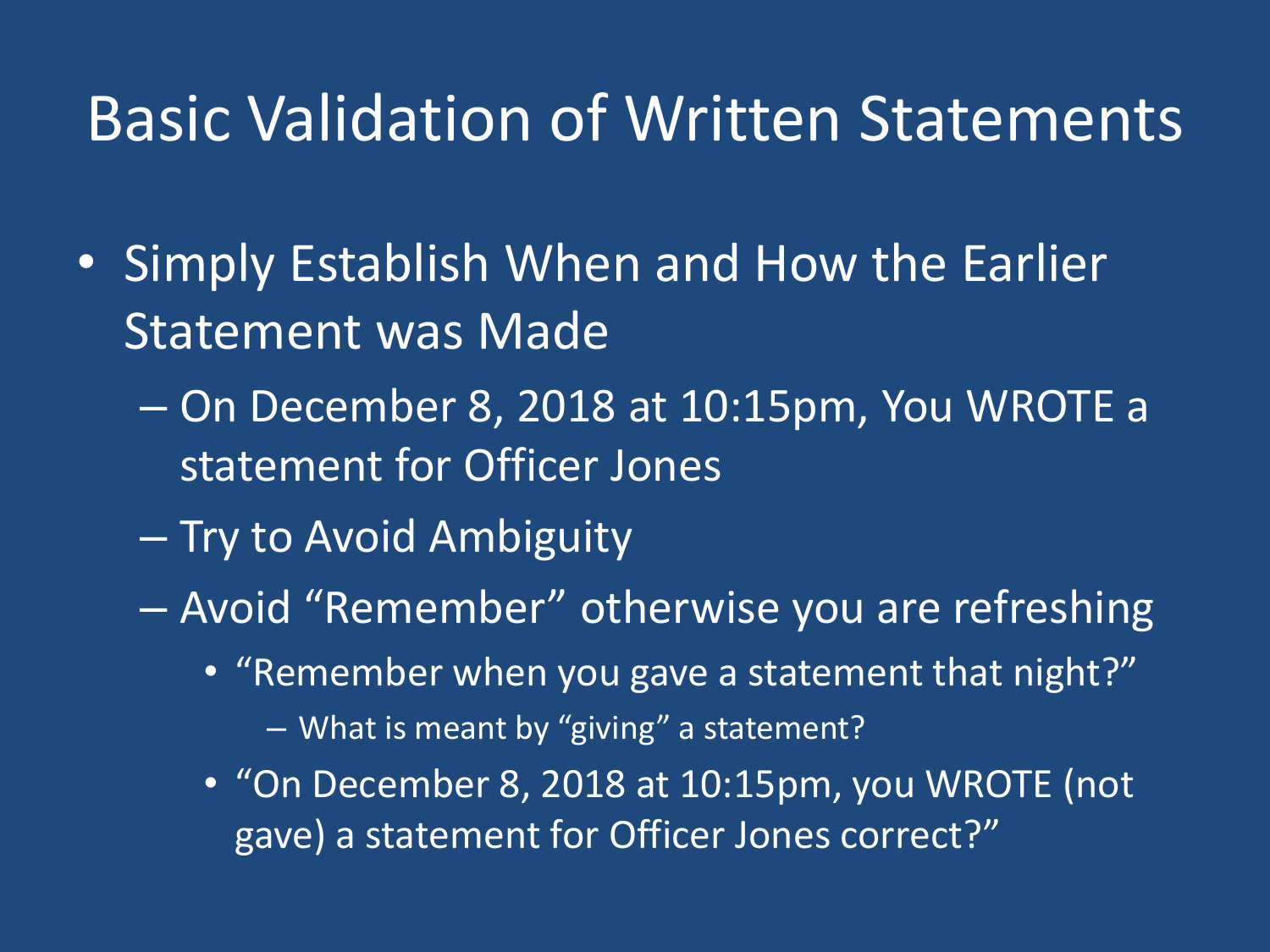#### Accreditation of Prior Statements

- In our line of work, it is frequently advantageous to show that the first statement was made under circumstances that make it more accurate of the two.
	- Importance of accuracy at the time
		- "You knew it was important to be accurate at the time" – Describing injuries to EMS
	- Duty to be accurate
		- Little affirmation of truthfulness at bottom of written police statement forms
	- Proximity in Time
		- More accurate that night because incident was fresh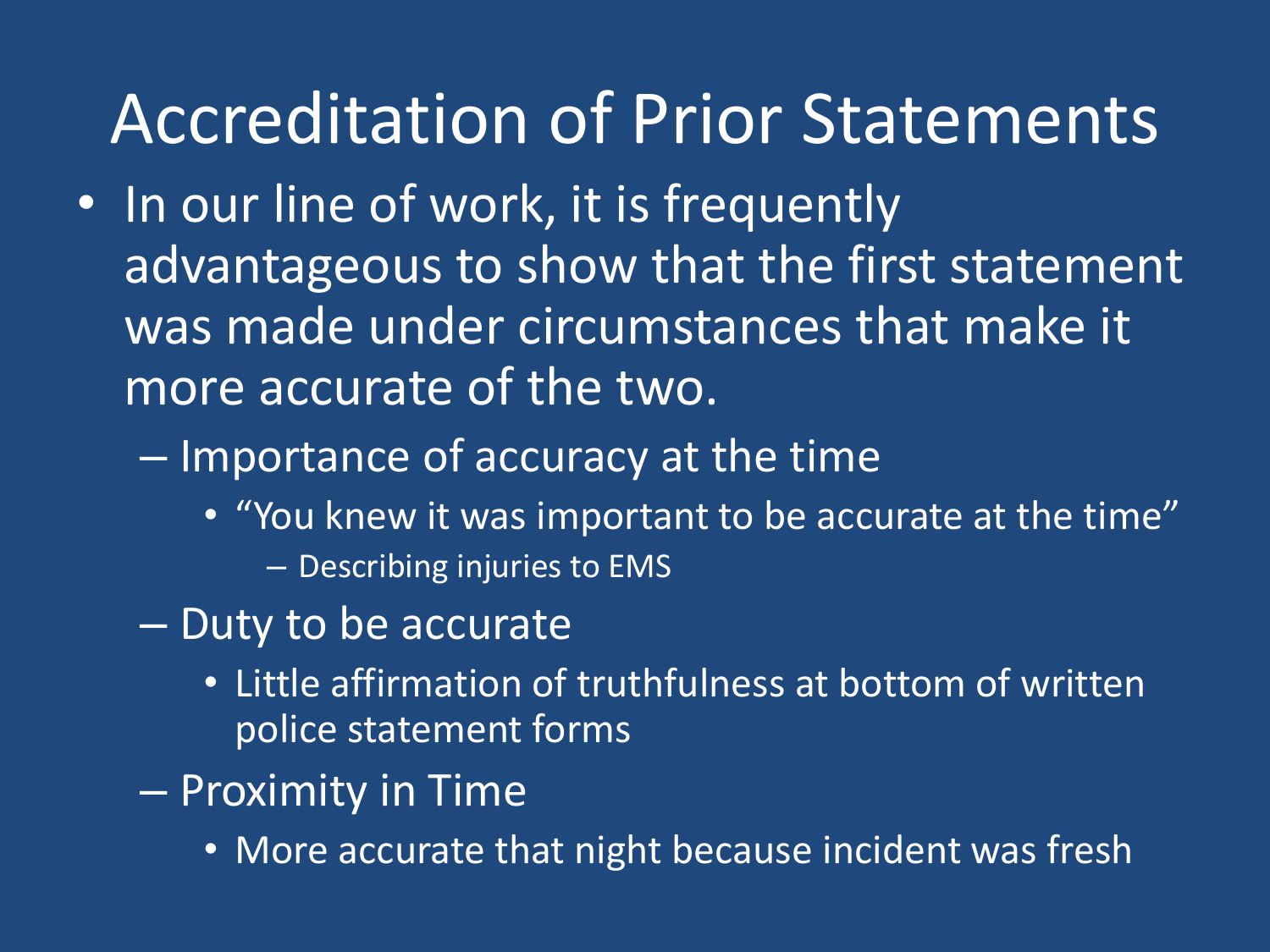#### Accreditation through Importance

- Accredit a Statement by Showing that the Victim had an Important Reason to be Accurate
	- Establishes the reasons to be as accurate and truthful as possible at the time that the original statement was given
		- Interview with Officers/Detectives
			- "At the time you spoke to the Detective were you concerned about what your children may have observed?"
		- 911 calls
			- "At the time you called 911 were you in need of help?"
		- Medical Reason to be Accurate
			- "At the time you described your injuries, were you in need of care"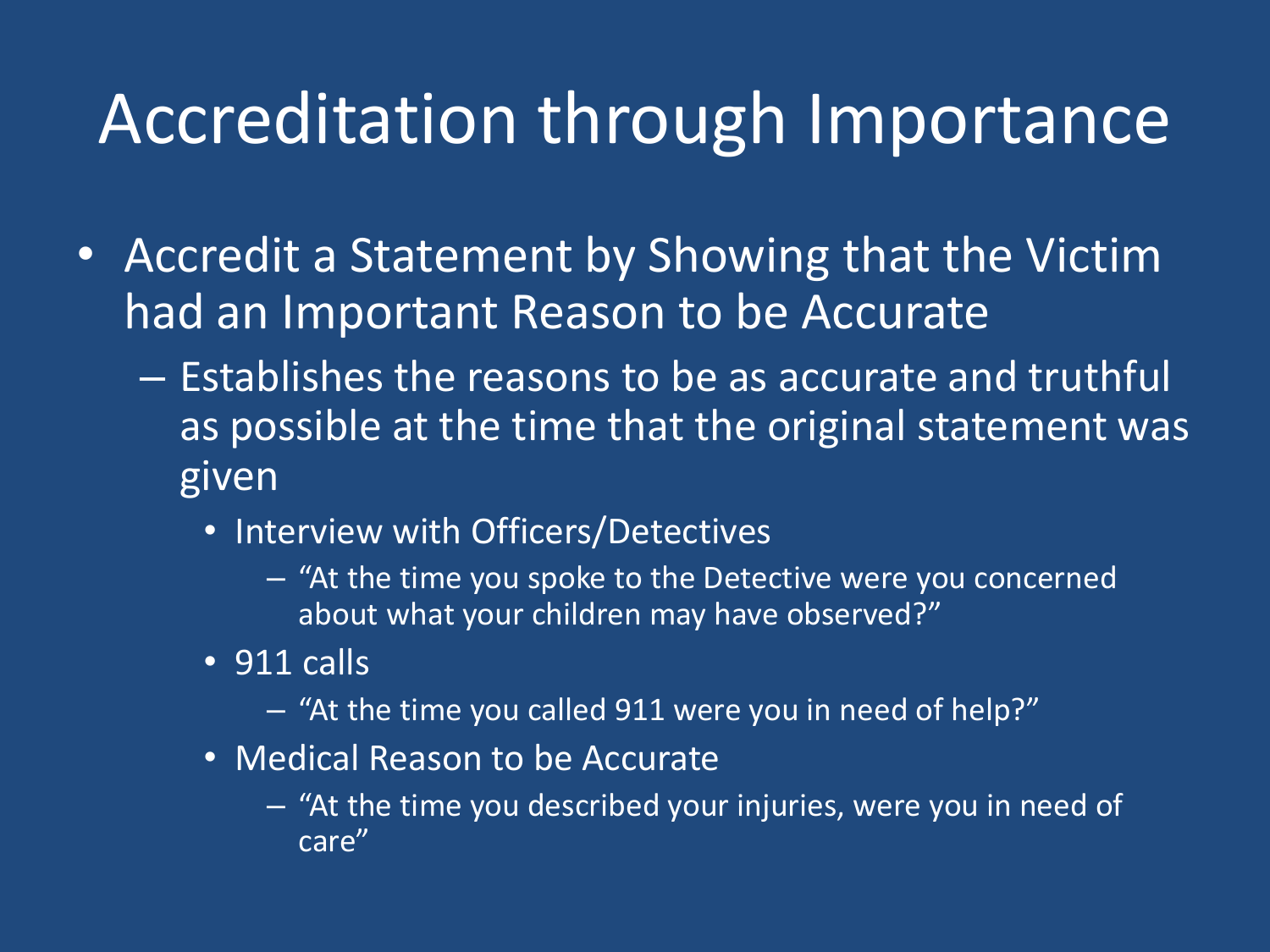#### Accreditation through Duty

- Accredit a statement by showing that the victim was under either a legal or a business duty to be accurate
	- Most common is Prior Testimony at a Hearing or Trial under Oath
		- "You testified at a prior hearing in this case correct?"
		- "Prior to your statement you swore an oath before a judge that you would tell the truth correct?"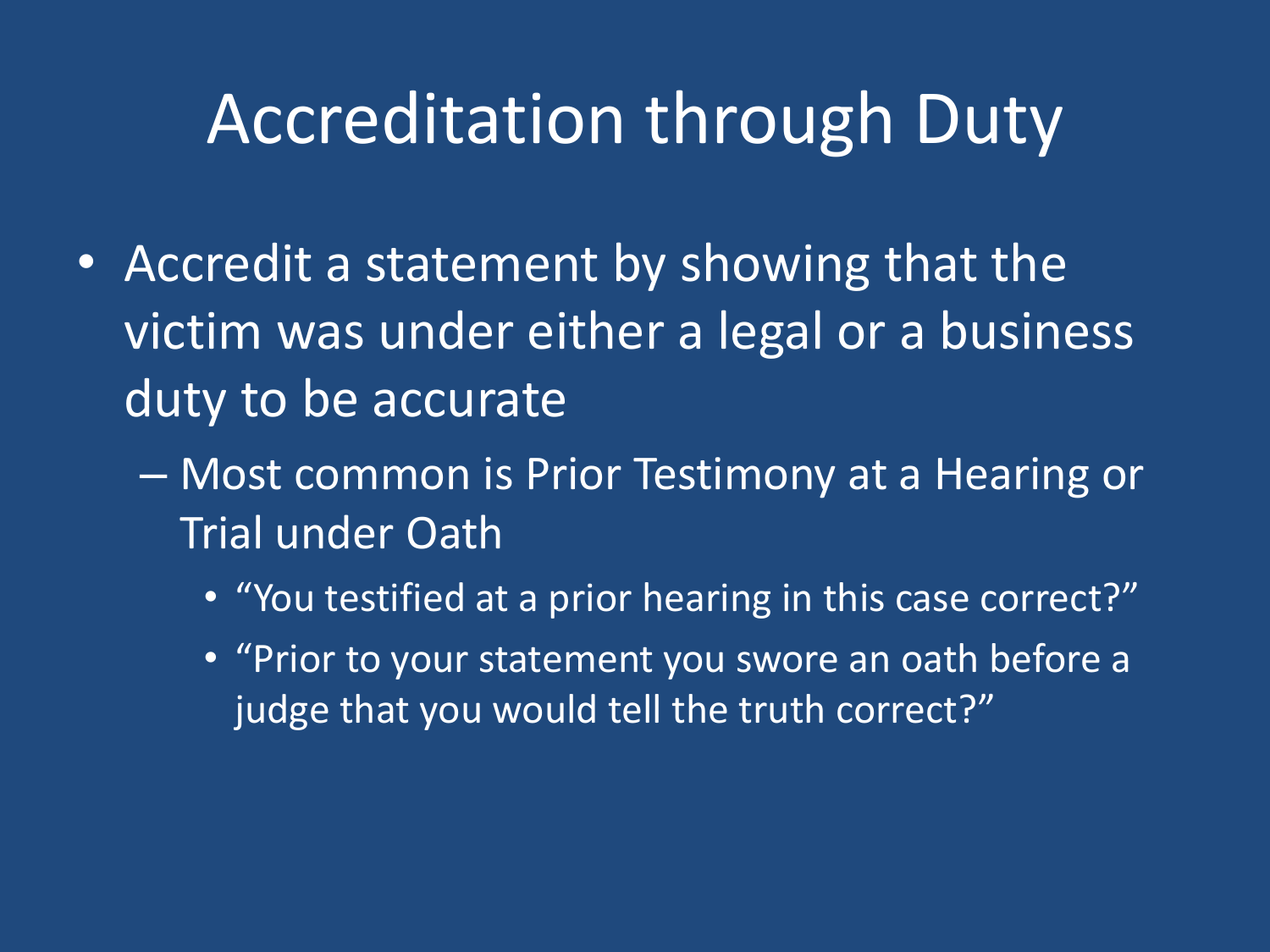# Accreditation through Proximity in Time

- Accredit a statement by showing that it was given closer in time to the events being described
	- Value is in emphasizing things that may have caused the victim's memory to dim
		- Relies on gap in time between the two statements
	- Value can also be in emphasizing
		- change in circumstances between gap in time between two statements
		- the lack of timing to make up the statement
			- Think "On-Scene DV video statements"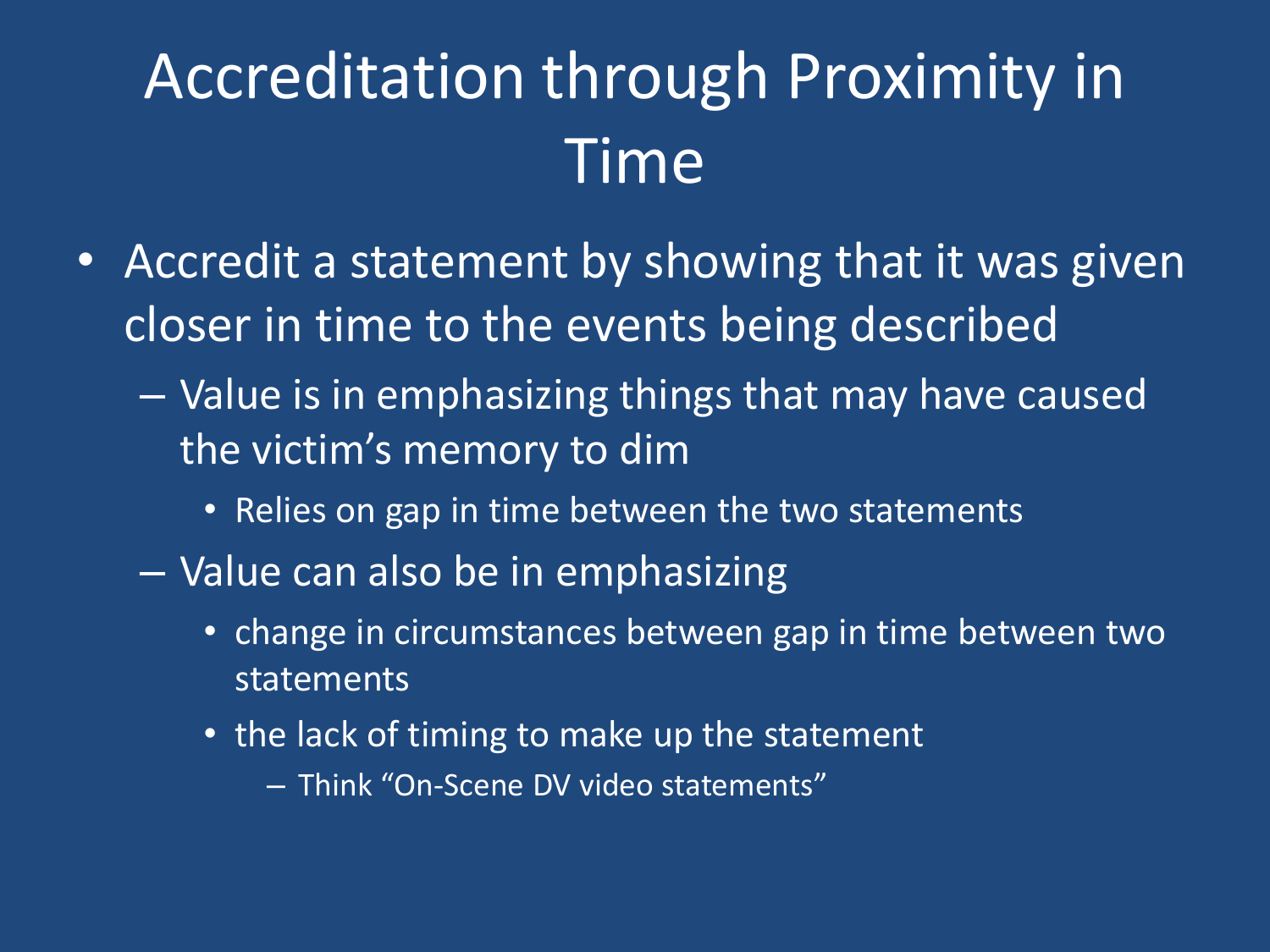## Confront the Victim

- This is the final stage of Impeachment
- The purpose is to extract an admission that the earlier statement was in fact made
	- CRE 613 It is the fact that the earlier statement was indeed made that is admissible as impeachment
	- CRS 16-10-201 Not only fact that earlier statement was made but also the substance of the statement that is admissible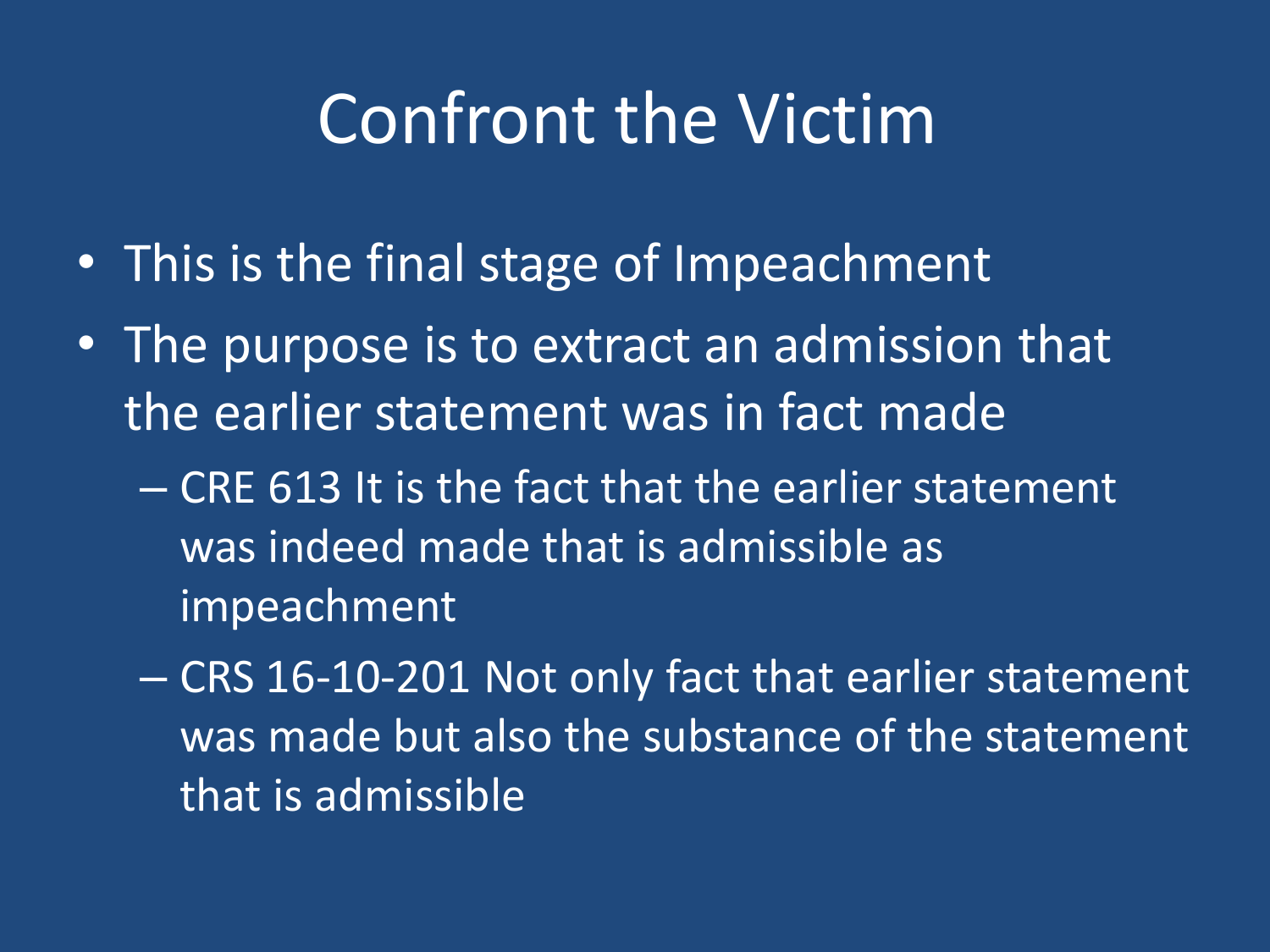# Does Confronting a Victim have to be Confrontational?

- No, it is more important that the confrontation be accomplished in a clear and concise manner
- Trust your Instincts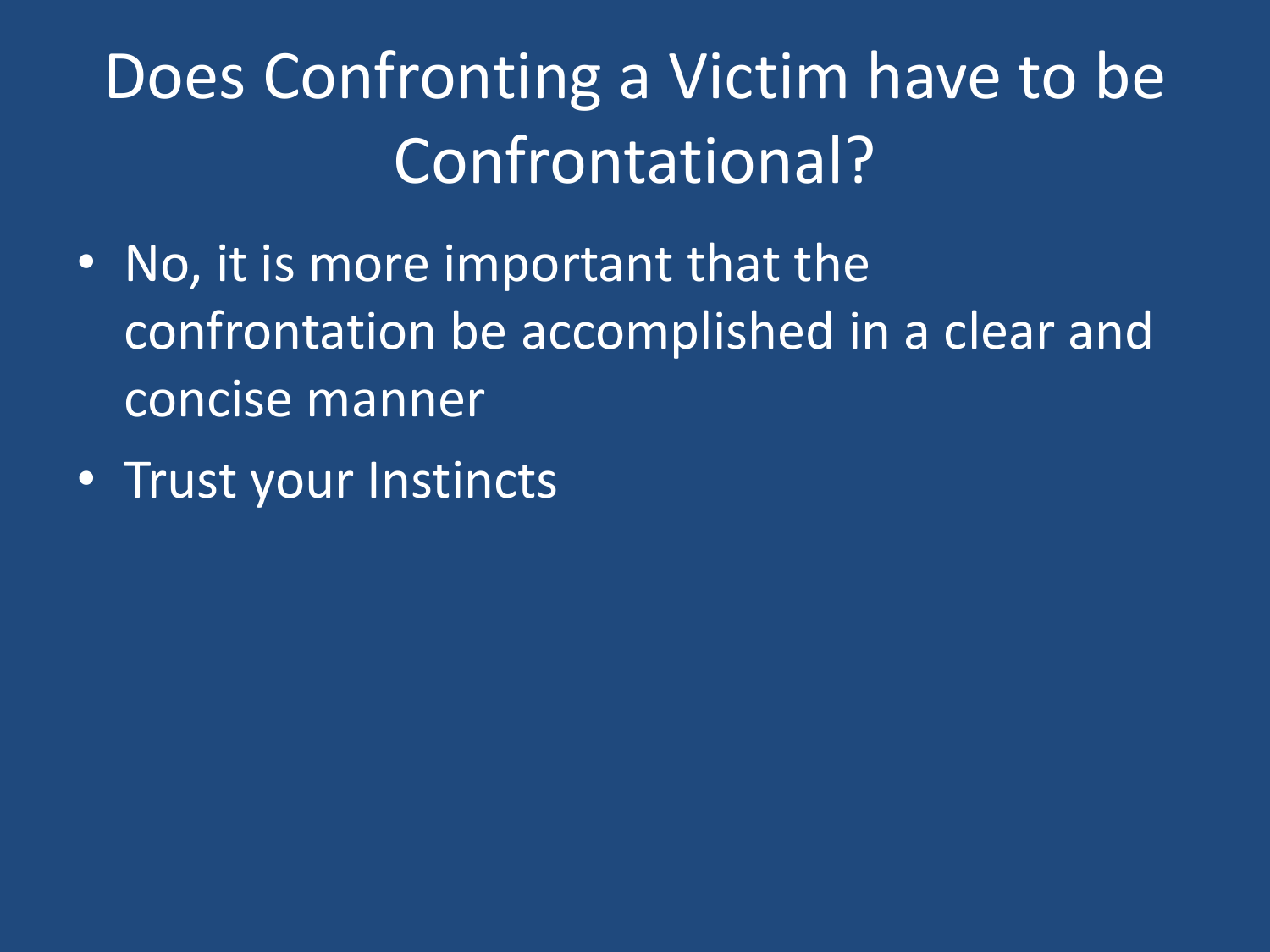## Classic Style of Confrontation

- Simply read the victim's own statement or state what they said
- Two Rules
	- DO NOT ask the victim to read the statement aloud
	- DO NOT ask the victim to explain the inconsistency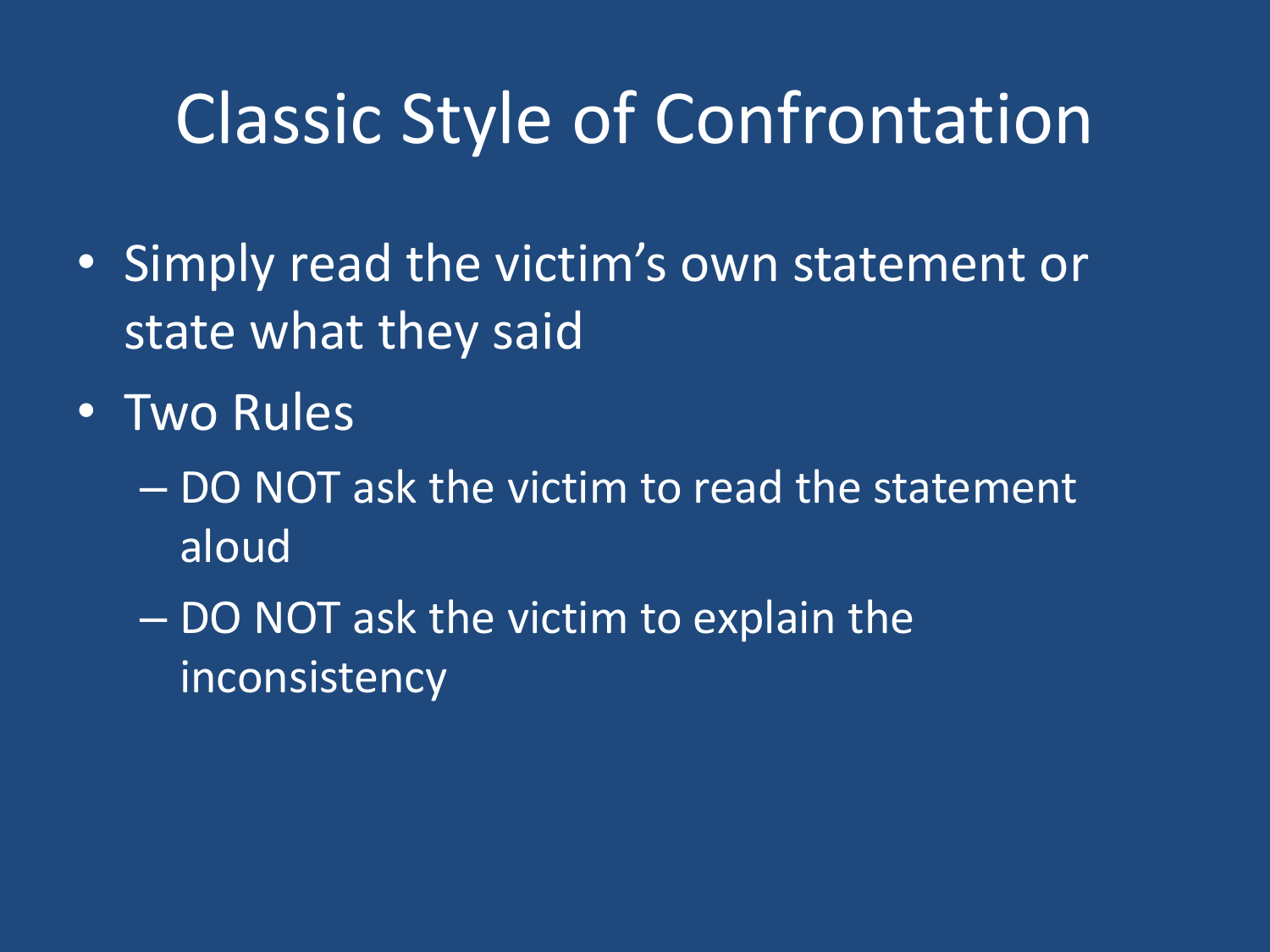## Do not ask victim to read the statement

- Surrenders control to the victim
	- No way of knowing how clearly, loudly, or accurately the victim will read the statement
	- Victim may read from a different portion of the statement
	- Nearly certain that they will not read with the inflection that you want
- You read/state the statement in a loud, clear, contrasting tone of voice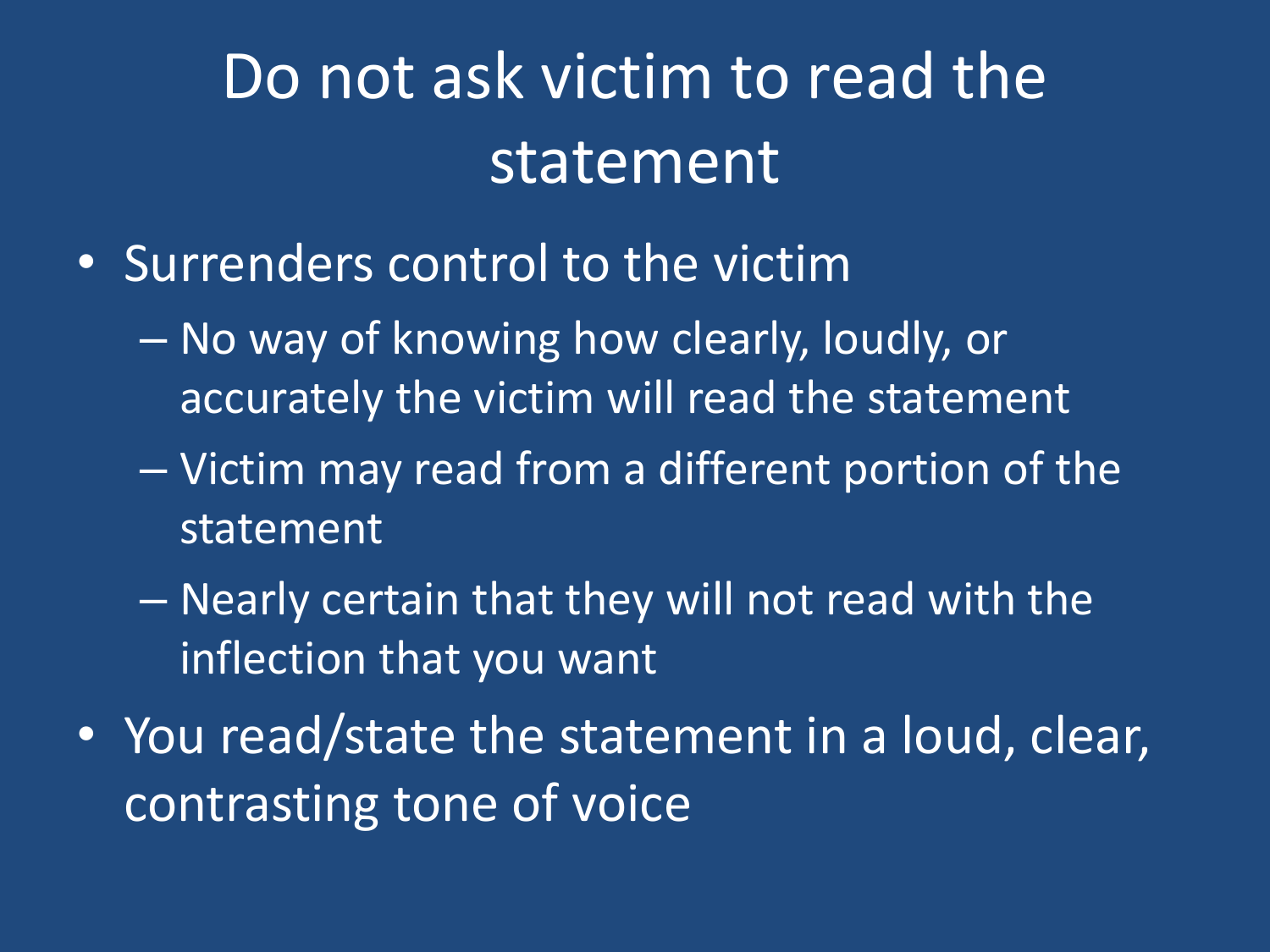Do not ask the victim to explain the inconsistency between statements (Impeachment Only!)

- Again you surrender control of the examination
	- Victim will take opportunity to muddle the clarity of the impeachment
	- Or worse, the victim will give an explanation that undercuts the entire examination
- However, you might ask if you don't care what the answer is or the answer is useful later on

– Think DV experts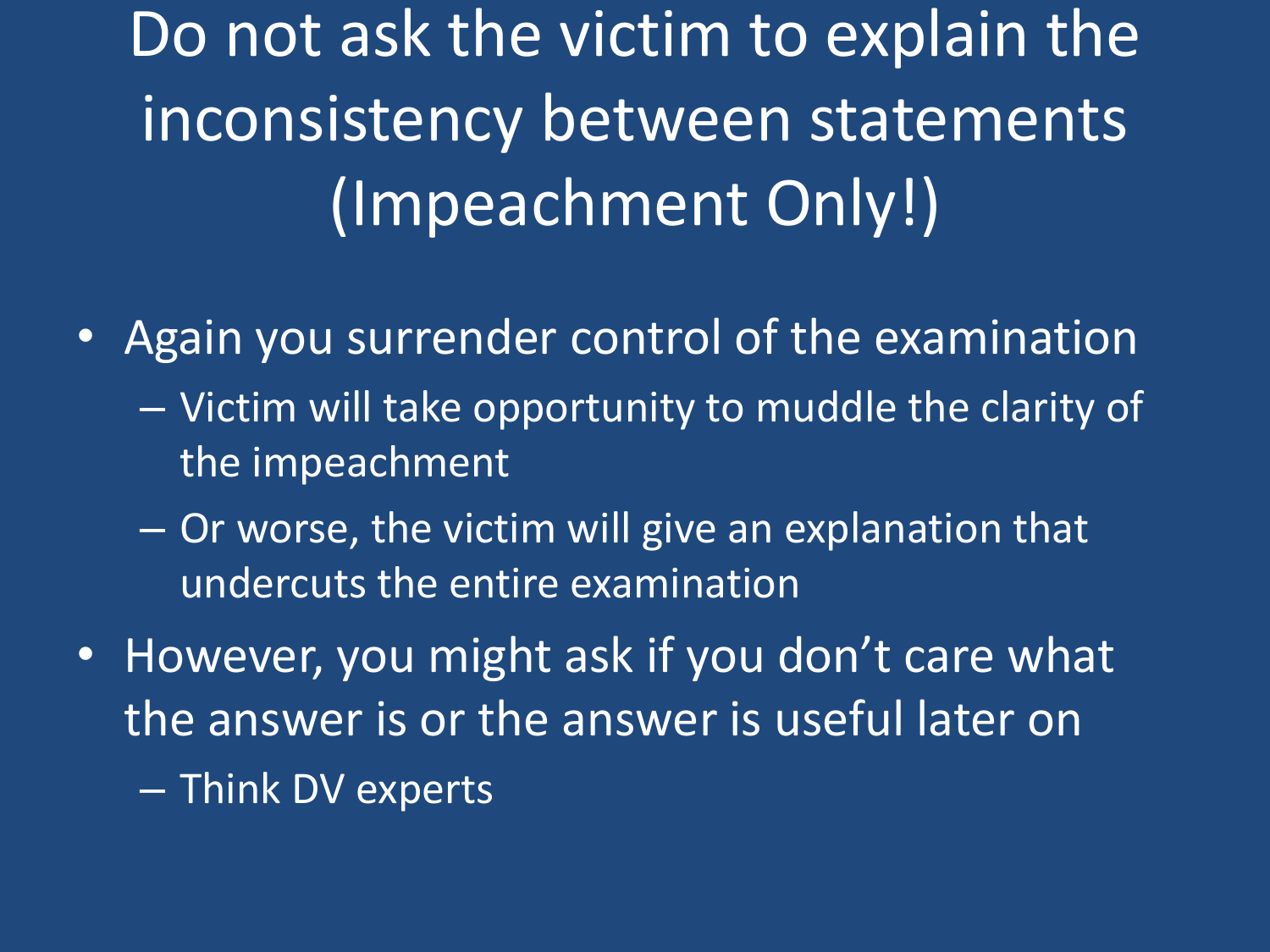### Tactical Considerations

- Impeach only on Significant Matters
	- Avoid impeaching on irrelevant, trivial, or petty inconsistencies
- Impeach only on True Inconsistencies
	- Avoid if statements can be harmonized, explained, or **rationalized**
- Impeach only when success is likely
	- Outline your examination and index to the sources of your information
- Do not Impeach Favorable Information
	- Nothing gained to cast doubt on testimony that is helpful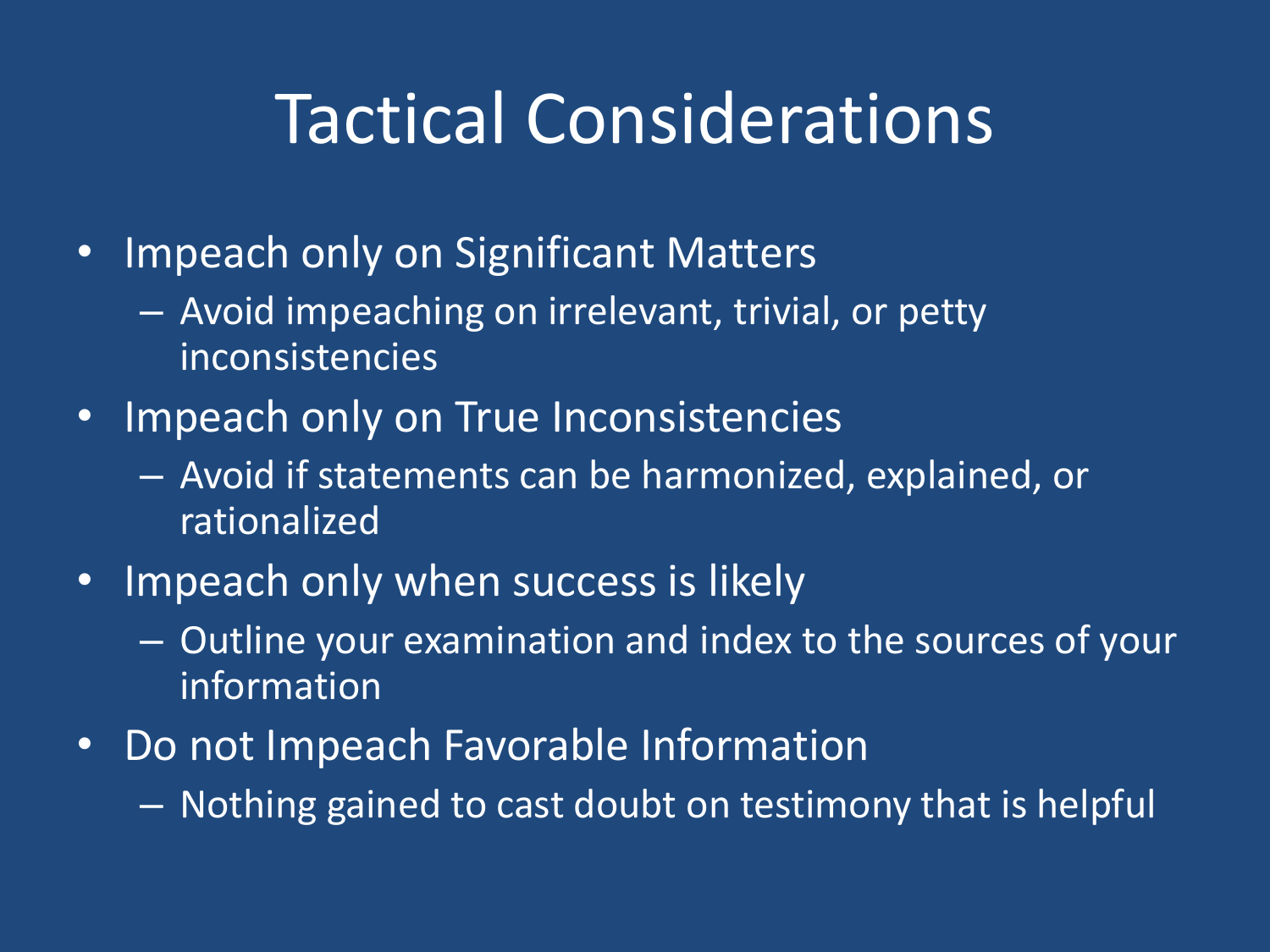#### Tactical Considerations Cont.

- Consider Impact of Multiple Impeachment
	- Multiple insignificant statements take on a life of their own
- Consider Rule of Completeness
	- Does the complete statement explain or negate the contradiction
- Consider Refreshing Recollection
	- A victim may testify inconsistently innocently or inadvertently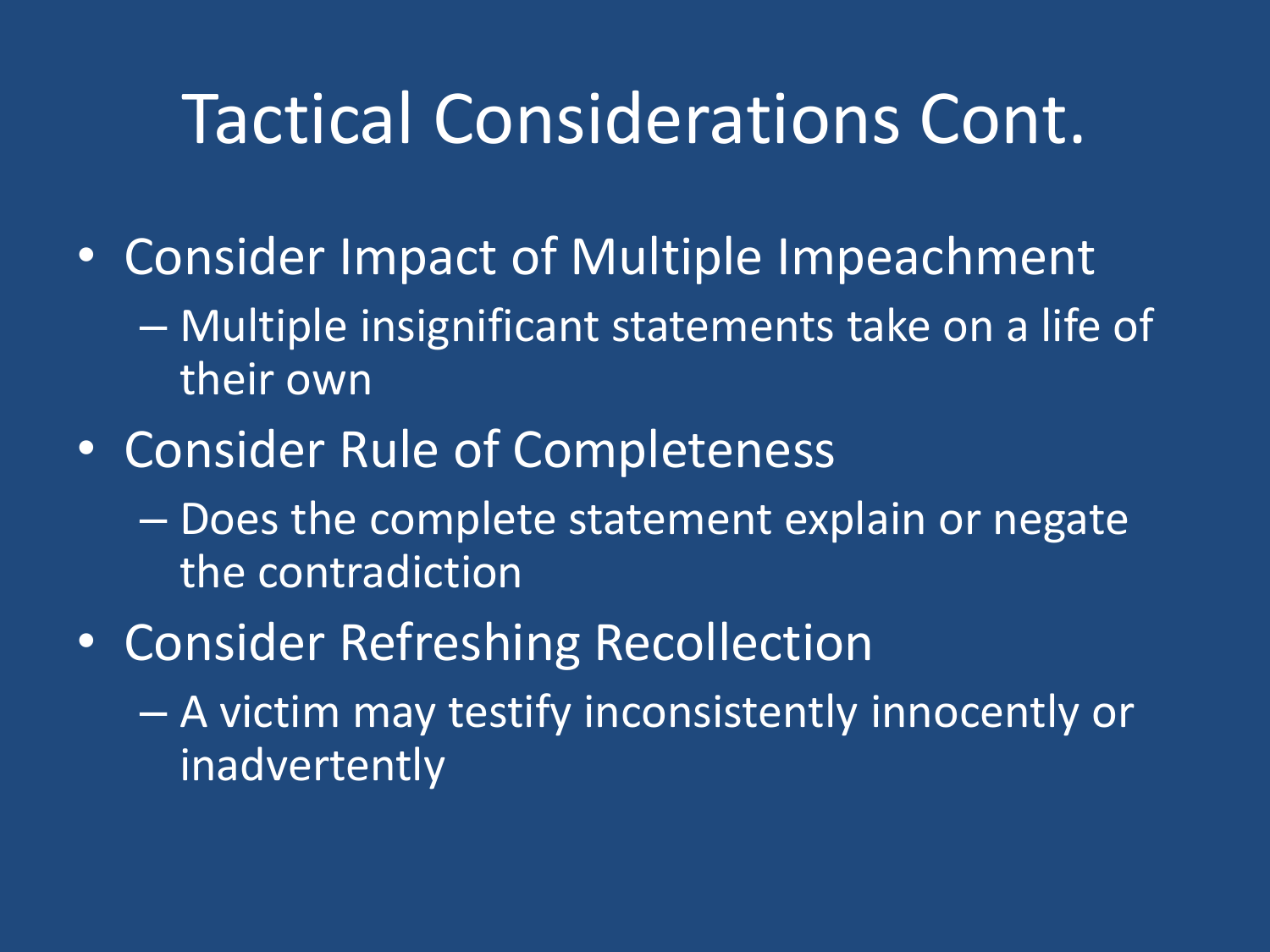## Special Cases

• The Denying Victim



• The Lying Victim

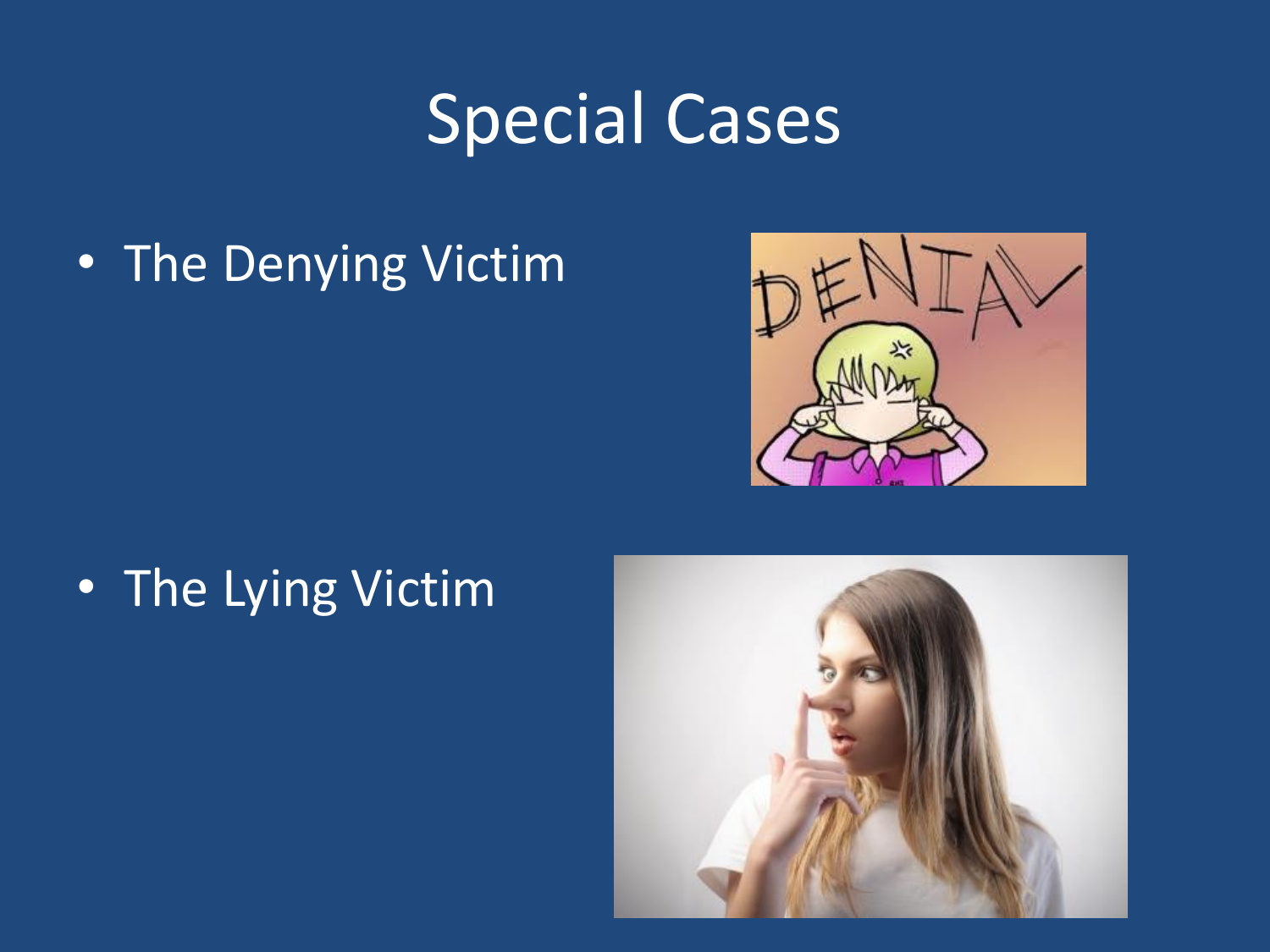# The Lying Victim

- Some victims will readily admit that they lied in the past
	- Take care to not validate the victim's claim that the prior statement was a lie
	- Try to connect willingness to lie to factors consistent with your theme
		- Think all the reasons a DV victim would recant and tie your impeachment to it